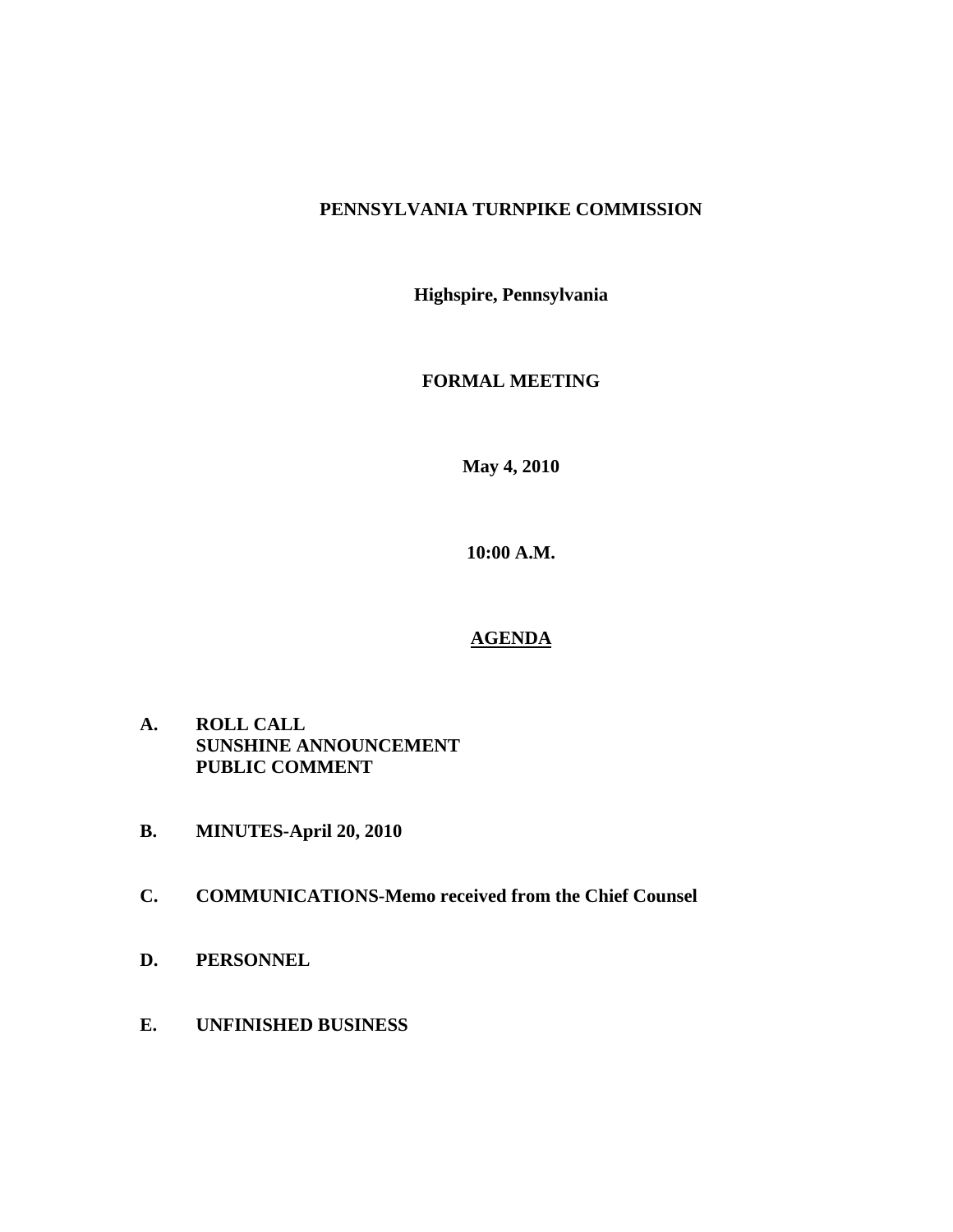- **1. Adopt the Resolution ratifying the reinvestments, liquidations and purchases of securities with available cash, as described in the memo from the Assistant Chief Financial Officer dated April 23, 2010.**
- **2. Approve the negotiation and execution of the Agreements, Amendments and a Work Order for the items listed in memos "a" through "f":** 
	- **a. Amendment #2 to Work Order #7 with TransCore for support software and system support services for the Express Lanes at M52 on the Mon/Fayette Expressway; for an additional \$274,664.00, increasing the not-to-exceed amount to \$6,757,533.00;**
	- **b. Agreement with the Garden Club Federation of Pennsylvania to place a Blue Star Memorial Marker at the New Stanton Service Plaza;**
	- **c. Agreement with Penn State Facility Engineering Institute to enable/implement an energy billing assessment evaluation and building condition assessment process; at a not-to-exceed cost of \$1,218,494.00 over 4 years;**
	- **d. Reimbursement Agreement with PECO Energy to reimburse PECO Energy the costs associated with the relocation of their electric lines necessary for the replacement of Bridge DB-324 at MP 352.98; at a not-to-exceed amount of \$665,000.00;**
	- **e. Reimbursable payment for Work Order #14 to TransCore for labor, equipment and project management design services for an ORT tolling solution for the West Virginia Department of Highways on the Mon/Fayette Expressway; for a not-to-exceed amount of \$138,383.97;**
	- **f. Amendment to our agreement with CabAire, LLC for truck parking space electrification at New Stanton Service Plaza, to remove and dispose of bituminous material and replace with approved concrete at the auxiliary truck parking lot; at a not-to-exceed amount of \$15,000.**
- **3. Approve the Right-of-Way Requests for the items listed in memos "a" and "b":** 
	- **a. Approve the plans entitled, "Drawings for Authorizing Acquisition of Right-of-Way for SR 4005 (Coxes Creek Road) and Lincoln Township Road T-598 (Ream Road) and Establishing and Re-establishing Limited Access Right-of-Way for the Pennsylvania Turnpike, Contract No. 01-048-RR2U, Milepost 104.92, in Somerset County"; as prepared by the Engineering department for the Total Reconstruction Project from MP 99.00 to MP 109.00;**
	- **b. Authorize the acquisition of Right-of-Way #1031-R14, a partial take parcel, necessary for construction of the Somerset Interchange Project, by issuing payment in the amount of \$112,312.00, payable to Nathan Zarichnak &**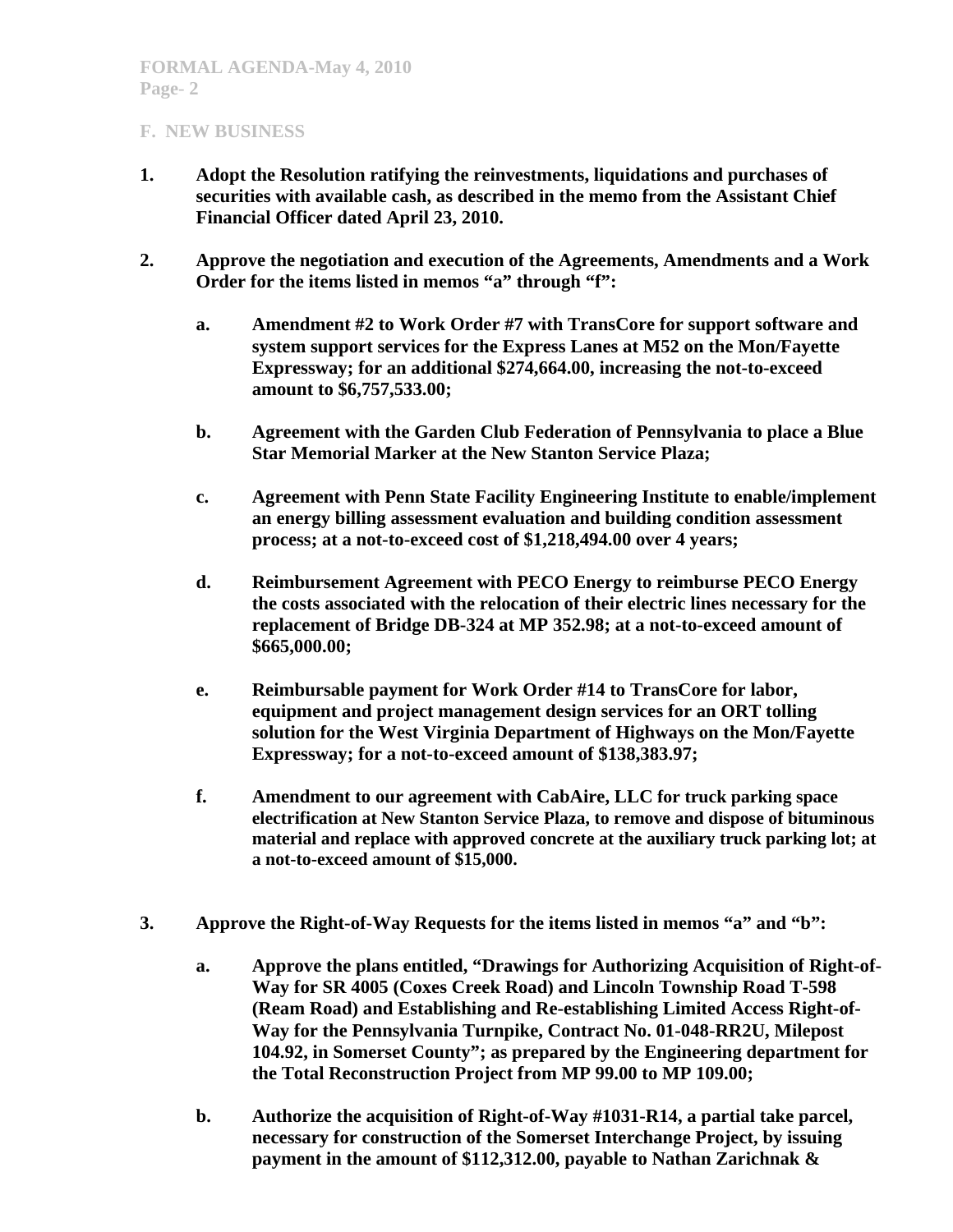**Associates, LLC; representing fair market value, prorated taxes, recording fees and Section 710 damages; authorize the appropriate Commission officials to execute the agreement of sale, authorize the payment of additional statutory damages as calculated by the Legal Department and approved by the Chief Executive Officer, and payment of the fair market value to the property owner is contingent upon the delivery of a deed prepared by the Legal Department.** 

- **4. Approve advertising for design and construction services for the installation of Roadway Weather Information Systems from MP 10.20 to MP 317.50 and from MP A57.40 to MP A127.90.**
- **5. Approve the Award of Bids and the Issuance of Purchase Orders for the items listed**  in memos "a" through "f":
	- **a. Renewal Agreements with the following vendors to provide Unleaded Gasoline 87 Octane & E85 Ethanol to various PTC Maintenance locations beginning June 1, 2010 through May 31, 2011, exercising the option to renew this contract for (one) 1 additional year:**

| <b>E85 Ethanol</b>              |                |
|---------------------------------|----------------|
| Petroleum Traders, Inc.         | \$75,409.00    |
| <b>Unleaded Gasoline</b>        |                |
| Petroleum Traders, Inc.         | 1,403,540.25   |
| <b>Glassmere Fuel</b>           | 595,575.63     |
| <b>Bedford Valley Petroleum</b> | 330,873.75     |
| <b>TOTAL AWARD</b>              | \$2,405,398.63 |

## **b. Bituminous Material, to the lowest responsive and responsible bidders:**

| Hei-Way, LLC (Heilman)                                | \$12,000.00 |
|-------------------------------------------------------|-------------|
| <b>Lindy Paving</b>                                   | 15,000.00   |
| <b>IA Construction</b>                                | 18,000.00   |
| <b>Lane Construction</b>                              | 10,000.00   |
| <b>Russell Standard Corp</b>                          | 5,000.00    |
| <b>Hanson Aggregates</b>                              | 42,000.00   |
| New Enterprise Stone & Lime Co.                       | 93,000.00   |
| Hempt Bros., Inc.                                     | 5,000.00    |
| <b>Pennsy Supply – Harrisburg</b>                     | 9,000.00    |
| <b>Valley Quarries</b>                                | 5,000.00    |
| <b>Reading Materials/Lebanon Materials (Annville)</b> | 5,000.00    |
| <b>Handwerk Materials</b>                             | 5,000.00    |
| <b>Silver Hill Quarry</b>                             | 14,000.00   |
| <b>Reading Materials/Sanatoga</b>                     | 9,000.00    |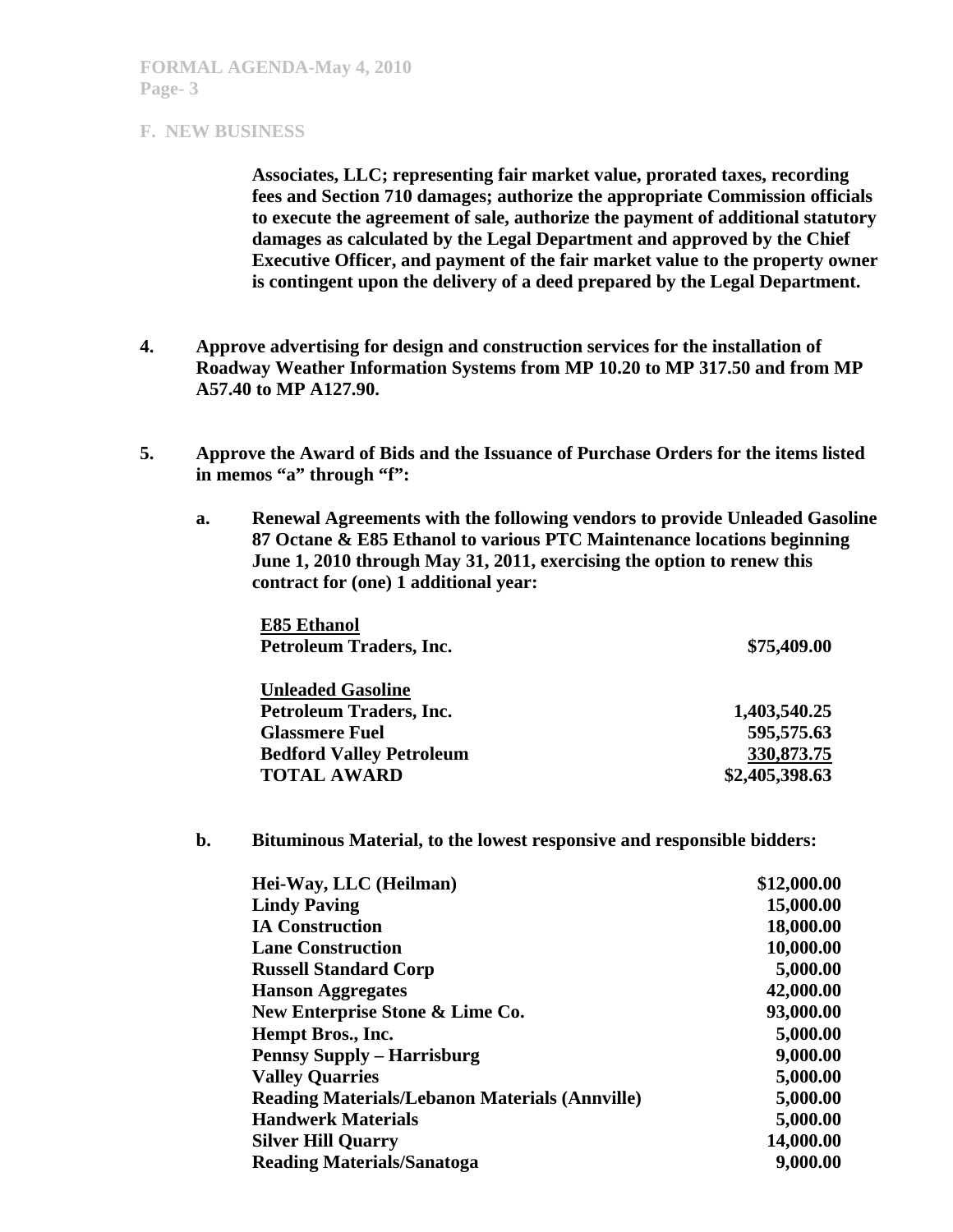| H & K Materials                         | 4,000.00     |
|-----------------------------------------|--------------|
| <b>Eureka Stone Quarry</b>              | 8,000.00     |
| <b>Locust Ridge Quarry</b>              | 2,000.00     |
| <b>Dunmore Materials</b>                | 2,000.00     |
| <b>Reading Materials/Eckley Asphalt</b> | 2,000.00     |
| <b>Coopersburg Asphalt</b>              | 2,000.00     |
| <b>Pennsy Supply - West Hazelton</b>    | 8,000.00     |
| <b>Wilkes-Barre Materials</b>           | 19,000.00    |
| <b>Eastern Industries</b>               | 12,000.00    |
| <b>Highway Materials</b>                | 4,000.00     |
| <b>Glasgow</b>                          | 6,000.00     |
| <b>Seabord Asphalt</b>                  | 5,000.00     |
| <b>TOTAL AWARD</b>                      | \$321,000.00 |

**c. Stone, Slag, and Gravel aggregates, to the lowest responsive and responsible bidders:** 

| Hansen Aggregates – Connellsville      | \$28,000.00  |
|----------------------------------------|--------------|
| Hansen Aggregates – Penns Park         | 6,000.00     |
| <b>New Enterprise</b>                  | 41,000.00    |
| Glasgow, Inc.                          | 11,000.00    |
| <b>Stone &amp; Company</b>             | 19,000.00    |
| <b>Tarheel Quarry LLC</b>              | 19,000.00    |
| <b>Valley Quarry</b>                   | 5,000.00     |
| Haines & Kibblehouse - Handwerk        | 5,000.00     |
| Haines & Kibblehouse - Cornwall        | 4,000.00     |
| Haines & Kibblehouse - Silver Hill     | 10,000.00    |
| <b>Martin Limestone</b>                | 16,000.00    |
| Haines & Kibblehouse - H & K Materials | 4,000.00     |
| <b>Eureka Stone Quarry</b>             | 2,000.00     |
| <b>Pennsy Supply - Harrisburg</b>      | 16,000.00    |
| <b>Naceville Materials</b>             | 5,000.00     |
| <b>Eastern Industries, Inc.</b>        | 6,500.00     |
| <b>Reading Materials</b>               | 5,000.00     |
| Haines & Kibblehouse - Locust Ridge    | 9,500.00     |
| <b>TOTAL AWARD:</b>                    | \$212,000.00 |

- **d. HVAC (Job Order Contract) District I, to the lowest responsive and responsible bidder, Mac-Service Inc., at a total award of \$1,000,000.00.**
- **e. Renewal Agreements with the following vendors to provide septic tank pumping services at various locations, exercising the option to renew this contract for one (1) additional year:**

| <b>A-Septic Tank Service</b> | \$21,000.00 |
|------------------------------|-------------|
| <b>Associated Products</b>   | 1,500.00    |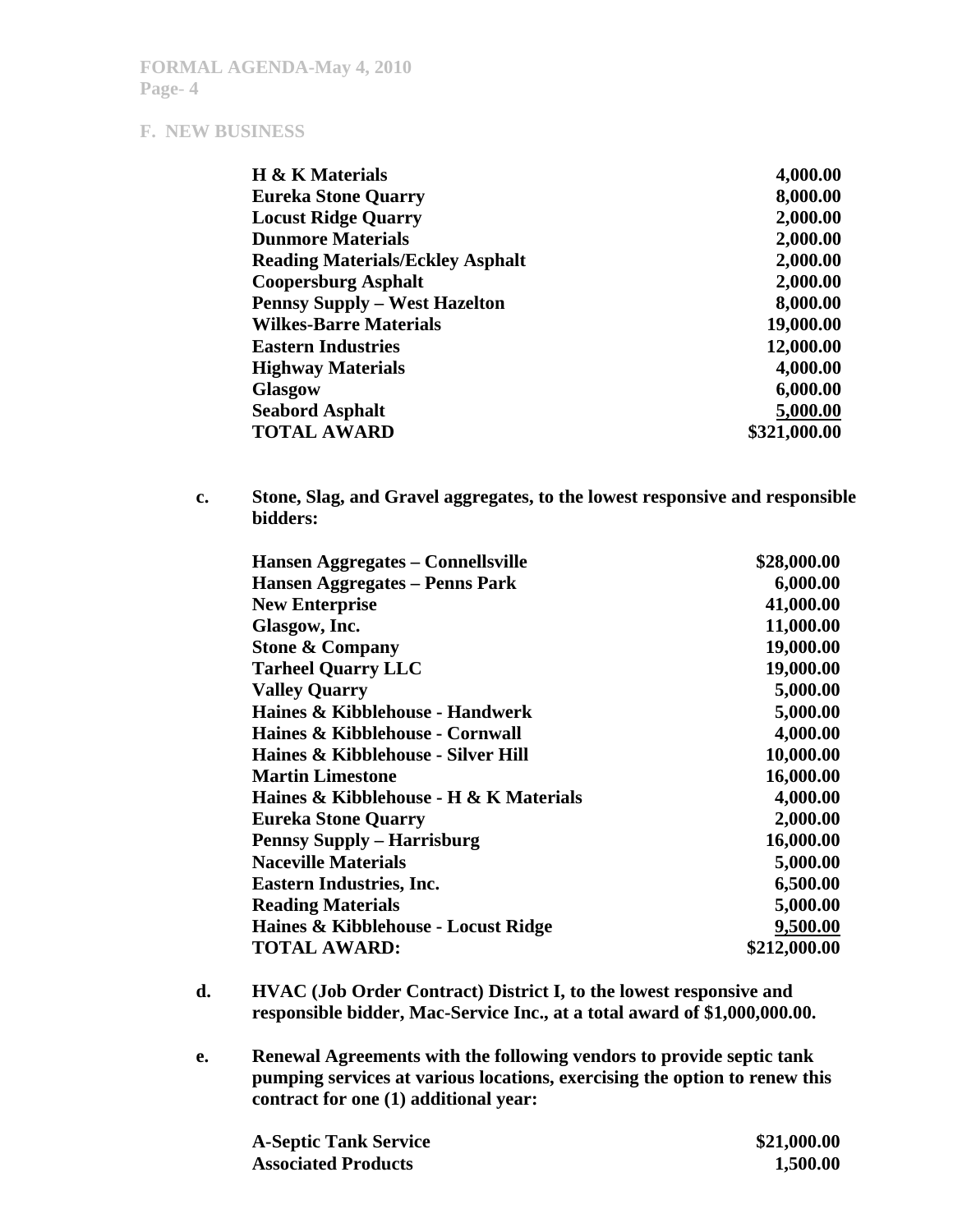| <b>Aqua Wastewater Management</b>  | 10,000.00    |
|------------------------------------|--------------|
| <b>Burns Septic Service</b>        | 21,000.00    |
| <b>Dalton Sanitary Service</b>     | 12,000.00    |
| Dillsburg Excavating & Septic      | 45,000.00    |
| Mr John of Pittsburgh              | 2,000.00     |
| <b>Rural Wastewater Management</b> | 7,000.00     |
| <b>TOTAL AWARD:</b>                | \$119,500.00 |

- **f. Mack Tri-Axle Dump Truck with right wing plow, utilizing the Commonwealth's contract with Mack Trucks Inc., at a total award of \$216,196.09.**
- **6. Approve the write off of \$13,711.96 for Property Damage Claim #DC-1197.**
- **7. Authorize the Commission to act as the host agency for the reimbursable payment of the new IAG Executive Director's salary and benefits.**

## **ITEMS ADDED TO THE FORMAL AGENDA**

#### **SUPPLEMENT**

**F-8 Approve Supplemental Agreement #2 with Urban Engineers, Inc. for design management services for the Total Reconstruction projects from MP 40-48, MP 99- 109 and MP 320-326, in the amount of \$5,000,000.00, increasing the not-to-exceed amount to \$16,400,000.00.** 

## **CHANGE ORDER**

**F-9 Approve Change Orders #5 for Contract #A-074.27S001-3-02 with Walsh Construction for replacement of the Lehigh River and Pohopoco Creek Bridges, for an decrease of \$1,269,771.85, decreasing the not-to-exceed amount from \$102,708,297.83 to \$101,438,525.98.** 

## **CHANGE ORDERS AND FINAL PAYMENTS**

- **F-10 Approve the Change Orders and Final Payments for the items listed in memos "a" through "c":** 
	- **a. Change Order #2 and Final Payment for Contract #EN-00044-03 with Road-Con, Inc. for roadway and miscellaneous repairs between MP 298.33 and MP 358.11, for an increase of \$331,937.51 and a 21-day time extension; making the final contract value \$2,156,128.01, and the final amount due of \$368,421.32;**